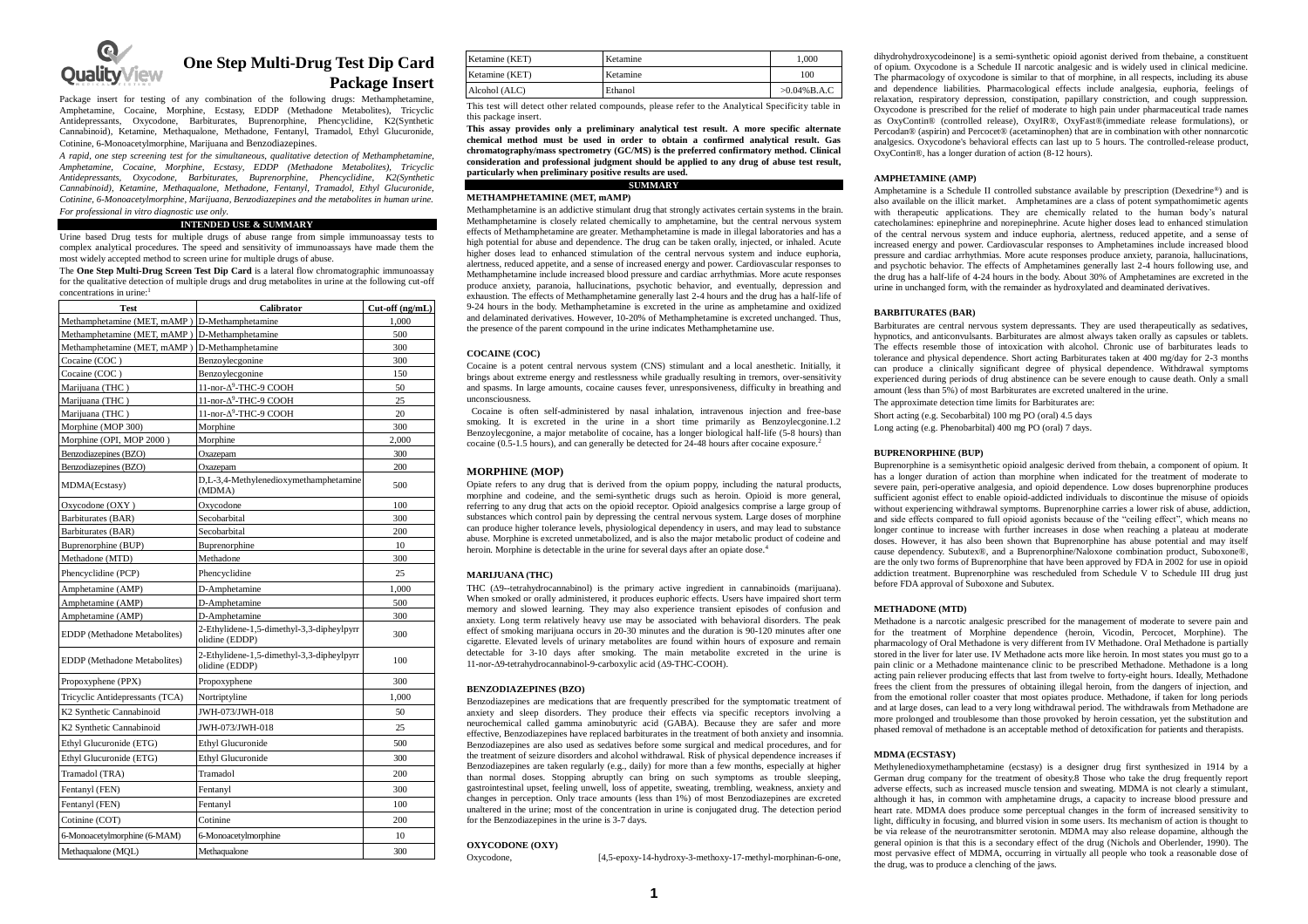# **PHENCYCLIDINE (PCP)**

Phencyclidine, also known as PCP or Angel Dust, is a hallucinogen that was first marketed as a surgical anesthetic in the 1950's. It was removed from the market because patients receiving it became delirious and experienced hallucinations. Phencyclidine is used in powder, capsule, and tablet form. The powder is either snorted or smoked after mixing it with marijuana or vegetable matter. Phencyclidine is most commonly administered by inhalation but can be used intravenously, intra-nasally, and orally. After low doses, the user thinks and acts swiftly and experiences mood swings from euphoria to depression. Self-injurious behavior is one of the devastating effects of Phencyclidine. PCP can be found in urine within 4 to 6 hours after use and will remain in urine for 7 to 14 days, depending on factors such as metabolic rate, user's age, weight, activity, and diet.5 Phencyclidine is excreted in the urine as an unchanged drug (4% to 19%) and conjugated metabolites (25% to 30%).

# **PROPOXYPHENE (PPX)**

Propoxyphene (PPX) is a mild narcotic analgesic found in various pharmaceutical preparations, usually as the hydrochloride or napsylate salt. These preparations typically also contain large amounts of acetaminophen, aspirin, or caffeine. Peak plasma concentrations of propoxyphene are achieved from 1 to 2 hours post dose. In the case of overdose, propoxyphene blood concentrations can reach significantly higher levels. In human, propoxyphene is metabolized by N-demethylation to yield norpropoxyphene. Norpropoxyphene has a longer half-life (30 to 36 hours) than parent propoxyphene (6 to 12 hours). The accumulation of norpropoxyphene seen with repeated doses may be largely responsible for resultant toxicity.

### **TRICYCLIC ANTIDEPRESSANTS (TCA)**

TCA (Tricyclic Antidepressants) are commonly used for the treatment of depressive disorders. TCA overdoses can result in profound central nervous system depression, cardiotoxicity and anticholinergic effects. TCA overdose is the most common cause of death from prescription drugs. TCAs are taken orally or sometimes by injection. TCAs are metabolized in the liver. Both TCAs and their metabolites are excreted in urine mostly in the form of metabolites for up to ten days.

### **EDDP**

EDDP is the primary metabolite of methadone. Methadone is a controlled substance and is used for detoxification and maintenance of opiate-dependent patients. Patients on methadone maintenance may exhibit methadone (parent) levels that account for 5-50% of the dosage and 3-25% of EDDP in urinary excretion during the first 24 hours. The tampering of specimens by spiking the urine with methadone can be prevented. Also, renal clearance of EDDP is not affected by urinary pH; therefore the EDDP test provides a more accurate result of methadone ingestion than the methadone test. Methadone is an unusual drug in a sense that its primary urinary metabolites (EDDP and EMDP) are cyclic in structure. Thus, theyarevery difficult to detect with immunoassays targeted to the native compound. Exacerbating this problem, there is a subsection of the population classified as "extensive metabolizers" of methadone. In these individuals, a urine specimen may not contain enough parent methadone to yield a positive drug screen even if the individual is in compliance with their methadone maintenance.

### **SYNTHETIC MARIJUANA (K2)**

Synthetic Marijuana or K2 is a psychoactive herbal and chemical product that, when consumed, mimics the effects of Marijuana. It is best known by the brand names K2 and Spice, both of which have largely become genericized trademarks used to refer to any synthetic Marijuana product. The studies suggest that synthetic marijuana intoxication is associated with acute psychosis, worsening of previously stable psychotic disorders, and also may have the ability to trigger a chronic (long-term) psychotic disorder among vulnerable individuals such as those with a family history of mental illness.

Elevated levels of urinary metabolites are found within hours of exposure and remain detectable for 72 hours after smoking (depending on usage/dosage).

As of March 1, 2011, five cannabinoids, JWH-018, JWH-073, CP-47, JWH-200 and cannabicyclo hexanol are now illegal in the US because these substances have the potential to be extremely harmful and, therefore, pose an imminent hazard to the public safety. JWH-018 was developed and evaluated in basic scientific research to study structure activity relationships related to the cannabinoid receptors. JWH-073 has been identified in numerous herbal products, such as "Spice", "K2", K3" and others. These products may be smoked for their psychoactive effects.

### **ETHYL GLUCURONIDE (ETG)**

Ethyl Glucuronide (EtG) is a direct metabolite of ethanol alcohol. The presence of EtG in the urine can be used to detect recent alcohol consumption, even after the ethanol alcohol is no longer measurable. Consequently, the presence of EtG in the urine is a definitive indicator that alcohol has been ingested. Traditional laboratory practices typically measure the amount of alcohol present in the body.Depending on the amount of alcohol that has been consumed, this method usually reveals alcohol ingestion within the past few hours.

The presence of EtG in the urine, on the other hand, demonstrates that ethanol alcohol was ingested within the past three or four days, or roughly 80 hours after the ethanol alcohol has been metabolized by the body.As a result, it can be determined that a urine alcohol test employing EtG is

a more accurate indicator of the recent consumption of alcohol as opposed to simply measuring for the existence of ethanol alcohol.

### **FENTANYL (FEN)**

Fentanyl is a synthetic opioid. It has the brand names of Sublimaze, Actiq, Durogestic, Fentora and others. The Fentanyl drug is approximately 100 times more potent than morphine, with 100 micrograms of fentanyl approximately equivalent to 10 mg. of morphine or 75 mg. of meperidine in analgesic activity. The Fentanyl drug is a potent narcotic analgesic with rapid onset and short duration of action. Historically, the fentanyl drug has been used to treat chronic breakthrough pain and is commonly used pre-procedures. Illicit use of pharmaceutical fentanyl drugs first appeared in the mid-1970s. Because the effects of the fentanyl drug last for only a very short time, it is even more addictive than heroin. Regular users may become addicted very quickly. The Fentanyl drug is much more potent than heroin, and tends to produce significantly worse respiratory depression, making it somewhat more dangerous than heroin to users. Overdose of the fentanyl drug has caused death. In the United States, the fentanyl drug is classified as a Schedule II controlled substance.

### **TRAMADOL (TRA)**

Tramadol is a quasi-narcotic analgesic used in the treatment of moderate to severe pain. It is a synthetic analog of codeine, but has a low binding affinity to the mu-opioid receptors. It has been prescribed off-label for the treatment of diabetic neuropathy and restless leg syndrome.2 Large doses of Tramadol could develop tolerances and physiological dependency and lead to its abuse. Both  $Δ$  (d) and L forms of the isomers are controlled substances. Approximately 30% of the dose is excreted in the urine as unchanged drug, whereas 60% is excreted as metabolites. The major pathways appear to be N- and O- demethylation, glucoronidation or sulfation in the liver.

### **COTININE (COT)**

Cotinine is the first-stage metabolite of nicotine, a toxic alkaloid that produces stimulation of the autonomic ganglia and central nervous system when in humans. Nicotine is a drug to which virtually every member of a tobacco-smoking society is exposed whether through direct contact or second-hand inhalation. In addition to tobacco, nicotine is also commercially available as the active ingredient in smoking replacement therapies such as nicotine gum, transdermal patches and nasal sprays.

In a 24-hour urine, approximately 5% of a nicotine dose is excreted as unchanged drug with 10% as cotinine and 35% as hydroxycotinine; the concentrations of other metabolites are believed to account for less than 5%.1 While cotinine is thought to be an inactive metabolite, it's elimination profile is more stable than that of nicotine which is largely urine pH dependent. As a result, cotinine is considered a good biological marker for determining nicotine use. The plasma half-life of nicotine is approximately 60 minutes following inhalation or parenteral administration.2 Nicotine and cotinine are rapidly eliminated by the kidney; the window of detection for cotinine in urine at a cutoff level of 200 ng/mL is expected to be up to 2-3 days after nicotine use.

### **6-MONOACETYLMORPHINE (6-MAM)**

6-Monoacetylmorphine (6-MAM) is one of three active metabolites of heroin (diacetylmorphine), the others being morphine and the much less active 3-acetylmorphine (3-ACM). 6-MAM is rapidly created from heroin in the body, and then is either metabolized into morphine or excreted in the urine. Since 6-ACM is a unique metabolite to heroin, its presence in the urine confirms that heroin was the opioid used. This is significant because on a urine immunoassay drug screen, the test typically tests for morphine, which is a metabolite of a number of legal and illegal opiates/opioids such as codeine, morphine sulphate, and heroin. 6-MAM remains in the urine for no more than 24 hours so a urine specimen must be collected soon after the last heroin use, but the presence of 6-MAM guarantees that heroin was in fact used as recently as within the last day.

### **KETAMINE (KET)**

Ketamine is a short-acting "dissociative" anesthetic due to its ability to separate perception from sensation. It also has hallucinogenic and painkilling qualities that seem to affect people in very different ways. Ketamine is chemically related to PCP ('Angel Dust'). Ketamine is occasionally administered to people but, more commonly, is used by vets for pet surgery. Generally street K is most often diverted in liquid form from vets' offices or medical suppliers. Ketamine generally takes 1-5 minutes to take effect. Snorted ketamine takes a little longer at 5-15 minutes. Depending on how much and how recently one has eaten, oral ketamine can take between 5 and 30 minutes to take effect. The primary effects of ketamine last approximately an 30-45 minutes if injected, 45-60 minutes when snorted, and 1-2 hours if used orally. The Drug Enforcement Administration reports that the drug can still affect the body for up to 24 hours.

### **METHAQUALONE (MQL)**

Methaqualone (Quaalude, Sopor) is a quinazoline derivative that was first synthesized in 1951 and found clinically effective as a sedative and hypnotic in 1956.10It soon gained popularity as a drug of abuse and in 1984 was removed from the US market due to extensive misuse. It is occasionally encountered in illicit form, and is also available in Europeon countries in combination with diphenhydramine (Mandrax). Methaqualone is extensively metabolized in vivo principally by hydroxylation at every possible position on the molecule. At least 12 metabolites have been identified in the urine.

# **ALCOHOL (ALC)**

Excess or inappropriate consumption of alcohol is a common and pervasive social problem. It is a contributory factor to many accidents, injuries and medical conditions. Screening of individuals for alcohol consumption is an important method for the identification of individuals who might be at risk due to alcohol use or intoxication. Screening is also an important deterrent against inappropriate alcohol consumption. The blood alcohol concentration at which a person becomes impaired is variable dependent on the individual. Parameters specific to the individual such as physical size, weight, activity level, eating habits and alcohol tolerance all affect the level of impairment. Determination of ethyl alcohol in urine, blood and saliva is commonly used for measuring legal impairment, alcohol poisoning, etc. Gas chromatography techniques and enzymatic methods are commercially available for the determination of ethyl alcohol in human fluids. Alcohol Test is designed to detect ethyl alcohol in urine specimens.

### **PRINCIPLE**

(1) The **One Step Multi-Drug Screen Test Dip Card** is an immunoassay based on the principle of competitive binding. Drugs which may be present in the urine specimen compete against their respective drug conjugate for binding sites on their specific antibody.

During testing, a urine specimen migrates upward by capillary action. A drug, if present in the urine specimen below its cut-off concentration, will not saturate the binding sites of its specific antibody coated on the particles. The antibody coated particles will then be captured by the immobilized drug conjugate and a visible colored line will show up in the test line region of the specific drug strip. The colored line will not form in the test line region if the drug level is above its cut-off concentration because it will saturate all the binding sites of the antibody coated on the particles.

A drug-positive urine specimen will not generate a colored line in the specific test line region of the strip because of drug competition, while a drug-negative urine specimen or a specimen containing a drug concentration less than the cut-off will generate a line in the test line region. To serve as a procedural control, a colored line will always appear at the control line region indicating that proper volume of specimen has been added and membrane wicking has occurred.

(2) Alcohol Test: A pad coated with enzymes, turns to color shades of green and blue on contact with alcohol in the oral fluids. The alcohol pad employs a solid phase chemistry which uses the following highly specific enzymatic reaction:

 $CH_3CH_2OH + O_2$   $\longrightarrow$  Alcohol Oxidase CH<sub>3</sub>CHO + H<sub>2</sub>O<sub>2</sub>

```
H_2O_2 + DH_2 Peroxidase \longrightarrow D + 2H<sub>2</sub>O
```
### **REAGENTS**

Each test line in the test panel contains mouse monoclonal antibody-coupled particles and corresponding drug-protein conjugates. A goat antibody is employed in each control line.

# **PRECAUTIONS**

- For *in vitro* diagnostic use only.
- Do not use after the expiration date.
- The Test Dip Card should remain in the sealed pouch until use.
- All specimens should be considered potentially hazardous and handled in the same manner as an infectious agent.
- The used Test Device should be discarded according to local regulations.

Blue

# **STORAGE AND STABILITY**

Store as packaged in the sealed pouch either at room temperature or refrigerated (2-30°C). The Test Device is stable through the expiration date printed on the sealed pouch. The Test Device must remain in the sealed pouch until use. Keep away from direct sunlight, moisture and heat. **DO NOT FREEZE.** Do not use beyond the expiration date.

# **SPECIMEN COLLECTION AND PREPARATION**

# *WHEN TO COLLECT URINE FOR THE TEST?*

The minimum detection time is 2-7 hours, so you may collect urine samples 2-7 hours after suspected drug use.

# *HOW TO COLLECT URINE?*

1. Urinate directly into the provided urine cup.

2. Open the Labeled Vial and carefully pour the urine specimens from the urine cup into the Labeled Vial. Fill the vial to about two thirds (2/3) full and tightly close the cap. This Labeled Vial urine sample is for shipping to the laboratory for confirmation testing. Make sure that the number on the Labeled Vial matches your personal Identification Number.

3. The residual urine sample in the urine cup is for your self-testing.

# **Specimen Storage**

Urine specimens may be stored at 2-8°C for up to 48 hours prior to testing. For prolonged storage, specimens may be frozen and stored below -20°C. Frozen specimens should be thawed and mixed well before testing.

> **MATERIALS Materials Provided**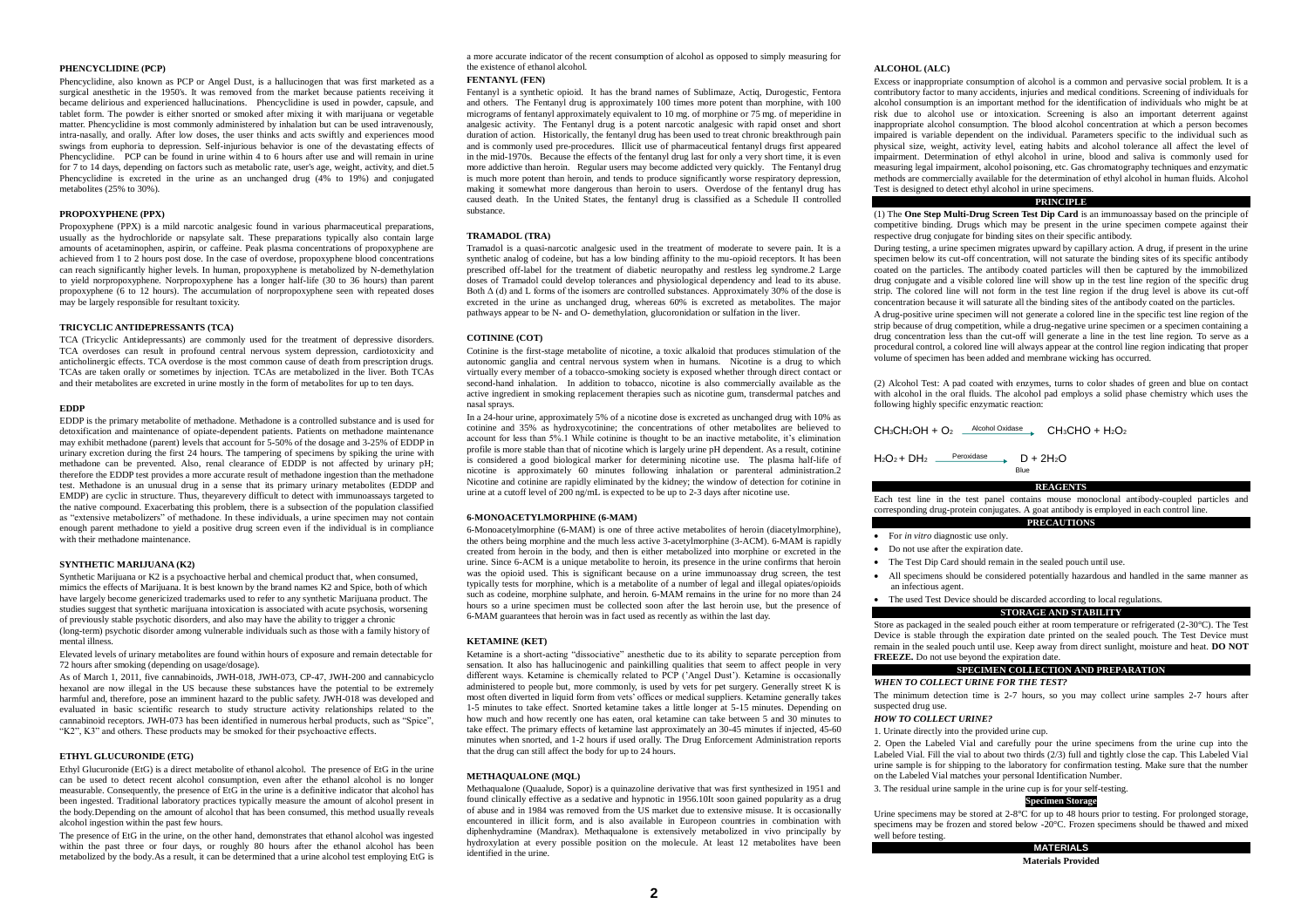• Test dip card • Desiccant • Package insert • Color Chart Card for Adulterant Interpretation (when applicable)

### **DIRECTIONS FOR USE**

### **Allow the test device, and urine specimen to come to room temperature [15-30°C (59-86°F)] prior to testing.**

1) Remove the test device from the foil pouch.

2) Remove the cap from the test device. Label the device with patient or control identifications. 3) Immerse the absorbent tip into the urine sample for 10-15 seconds. Urine sample should not touch the plastic device.

4) Replace the cap over the absorbent tip and lay the device flatly on a non-absorptive clean surface.

5) Read results at 5 minutes.

### **DO NOT INTERPRET RESULT AFTER 5 MINUTES.**



# **ADULTERANT TESTS (SPECIMEN VALIDITY TESTS) SUMMARY**

The Adulterant Test Strip contains chemically treated reagent pads. Observation of the color change on the strip compared to the color chart provides a semi-quantitative screen for Oxidants, Specific Gravity, pH, Creatinine, Nitrite and Glutaraldehyde in human urine which can help to assess the integrity of the urine specimen.

Adulteration is the tampering of a urine specimen with the intention of altering the test results. The use of adulterants in the urine specimen can cause false negative results by either interfering with the test and/or destroying the drugs present in the urine. Dilution may also be used to produce false negative drug test results. To determine certain urinary characteristics such as specific gravity and pH, and to detect the presence of oxidants, Nitrite, Glutaraldehyde and Creatinine in urine are considered to be the best ways to test for adulteration or dilution.

• **Oxidants (OX)**: Tests for the presence of oxidizing agents such as bleach and peroxide in the urine.

**• Specific Gravity (S.G.)**: Tests for sample dilution. Normal levels for specific gravity will range from 1.003 to 1.030. Specific gravity levels of less than 1.003 or higher than 1.030 may be an indication of adulteration or specimen dilution.

• pH: tests for the presence of acidic or alkaline adulterants in urine. Normal pH levels should be in the range of 4.0 to 9.0. Values below pH 4.0 or above pH 9.0 may indicate the sample has been altered.

- **Nitrite (NIT)**: Tests for commercial adulterants such as Klear and Whizzies. Normal urine specimens should contain no trace of nitrite. Positive results for nitrite usually indicate the presence of an adulterant.
- **Glutaraldehyde (GLU):** Tests for the presence of an aldehyde. Glutaraldehyde is not normally found in a urine specimen. Detection of glutaraldehyde in a specimen is generally an indicator of adulteration.

**• Creatinine (CRE):** Creatinine is one way to check for dilution and flushing, which are the most common mechanisms used in an attempt to circumvent drug testing. Low creatinine may indicate dilute urine.

### **ADULTERANT TESTS(SPECIMEN VALIDITY TEST) REAGENTS**

| <b>Adulteration Pad</b> | <b>Reactive Indicator</b>        | <b>Buffers and Non-reactive</b><br><b>Ingredients</b> |  |  |  |  |
|-------------------------|----------------------------------|-------------------------------------------------------|--|--|--|--|
| Oxidants (OX)           | 0.30%                            | 99.70%                                                |  |  |  |  |
| Specific Gravity (S.G.) | 0.21%                            | 99.79%                                                |  |  |  |  |
| pH                      | 0.06%                            | 99.94%                                                |  |  |  |  |
| Nitrite (NIT)           | 0.06%                            | 99.94%                                                |  |  |  |  |
| Glutaraldehyde (GLU)    | 0.02%                            | 99.98%                                                |  |  |  |  |
| Creatinine (CRE)        | 0.03%                            | 99.97%                                                |  |  |  |  |
|                         | <b>INTERPRETATION OF RESULTS</b> |                                                       |  |  |  |  |

#### (Please refer to the illustration above)

**NEGATIVE:\*** Two lines appear. One red line should be in the control region (C), and another apparent red or pink line adjacent should be in the test region (Drug/T). This negative result indicates that the drug concentration is below the detectable level.

\*NOTE: The shade of red in the test line region (Drug/T) will vary, but it should be considered negative whenever there is even a faint pink line.

**POSITIVE:** One red line appears in the control region (C). No line appears in the test region (Drug/T). This positive result indicates that the drug concentration is above the detectable level.

**INVALID:** Control line fails to appear. Insufficient specimen volume or incorrect procedural techniques are the most likely reasons for control line failure. Review the procedure and repeat the test using a new test panel. If the problem persists, discontinue using the lot immediately and contact your manufacturer.

**Note**: There is no meaning attributed to line color intensity or width.

A preliminary positive test result does not always mean a person took illegal drugs and a negative test result does not always mean a person did not take illegal drugs. There are a number of factors that influence the reliability of drug tests. Certain drugs of abuse tests are more accurate than others.

**IMPORTANT**: The result you obtained is called preliminary for a reason. The sample must be tested by laboratory in order to determine if a drug of abuse is actually present. Send any sample which does not give a negative result to a laboratory for further testing.

### *What Is A False Positive Test?*

The definition of a false positive test would be an instance where a substance is identified incorrectly by One Step Multi-Drug Screen Urine Test. The most common causes of a false positive test are cross reactants. Certain foods and medicines, diet plan drugs and nutritional supplements may cause a false positive test result with this product.

# *What Is A False Negative Test?*

The definition of a false negative test is that the initial Methamphetamine is present but isn't detected by One Step Multi-Drug Screen Urine Test. If the sample is diluted, or the sample is adulterated that may cause false negative result.

# **QUALITY CONTROL**

A procedural control is included in the test. A colored line appearing in the control line region (C) is considered an internal procedural control. It confirms sufficient specimen volume, adequate membrane wicking and correct procedural technique.

# **LIMITATIONS**

1. The One Step Multi-Drug Screen Test Dip card provides only a qualitative, preliminary analytical result. A secondary analytical method must be used to obtain a confirmed result. Gas chromatography/mass spectrometry (GC/MS) is the preferred confirmatory method.

2. There is a possibility that technical or procedural errors, as well as other interfering substances in the urine specimen may cause erroneous results.

3. Adulterants, such as bleach and/or alum, in urine specimens may produce erroneous results regardless of the analytical method used. If adulteration is suspected, the test should be repeated with another urine specimen.

4. A positive result does not indicate level or intoxication, administration route or concentration in urine.

5. A negative result may not necessarily indicate drug-free urine. Negative results can be obtained when drug is present but below the cut-off level of the test.

6. The test does not distinguish between drugs of abuse and certain medications.

7. A positive result might be obtained from certain foods or food supplements.

# **PERFORMANCE CHARACTERISTICS**

### **Accuracy**

80 clinical urine specimens were analyzed by GC-MS and by the **One Step Multi-Drug Screen**  Test Dip Card. Each test was performed by three operators. Samples were divided by concentration into five categories: drug-free, less than half the cutoff, near cutoff negative, near cutoff positive, and high positive. Results were as follows:

| Specimen        | AMP   | <b>AMP 500</b> | <b>AMP 300</b> | <b>BAR</b> | <b>BAR 200</b> | <b>BZO</b> | <b>BZO 200</b> |
|-----------------|-------|----------------|----------------|------------|----------------|------------|----------------|
| <b>Positive</b> | 91.7% | 95.8%          | 96.7%          | 95.0%      | 94.2%          | 91.7%      | 92.5%          |
| <b>Negative</b> | 100%  | 100%           | 100%           | 100%       | 100%           | 100%       | 100%           |
| Total           | 95.8% | 97.9%          | 98.3%          | 97.5%      | 97.1%          | 95.8%      | 96.3%          |

| Specimen        | BUP   | $\bf{co}$ c | <b>COC 150</b> | COT   | <b>EDDP</b> | <b>EDDP 100</b> | ETG   |
|-----------------|-------|-------------|----------------|-------|-------------|-----------------|-------|
| <b>Positive</b> | 93.3% | 95.8%       | 95.0%          | 92.5% | 94.2%       | 93.3%           | 95.0% |
| <b>Negative</b> | 100%  | 100%        | 100%           | 100%  | 100%        | 100%            | 100%  |
| Total           | 96.7% | 97.9%       | 97.5%          | 96.3% | 97.1%       | 96.7%           | 97.5% |

| <b>Specimen</b> | <b>ETG 300</b> | FEN   | <b>FEN 100</b> | K2    | K <sub>2</sub> 25 | KET   | <b>KET 100</b> |
|-----------------|----------------|-------|----------------|-------|-------------------|-------|----------------|
| <b>Positive</b> | 95.8%          | 97.5% | 93.3%          | 93.3% | 95.8%             | 95.8% | 91.7%          |
| <b>Negative</b> | 100%           | 100%  | 100%           | 100%  | 100%              | 100%  | 100%           |
| Total           | 97.9%          | 98.8% | 96.7%          | 96.7% | 97.9%             | 97.9% | 95.8%          |

| <b>Specimen</b> | <b>MET</b> | <b>MET 500</b> | <b>MET 300</b> | <b>MDMA</b> | MOP   | MOL   | 6-MAM |
|-----------------|------------|----------------|----------------|-------------|-------|-------|-------|
| <b>Positive</b> | 94.2%      | 95.8%          | 95.8%          | 95.0%       | 96.7% | 91.7% | 92.5% |
| <b>Negative</b> | 100%       | 100%           | 100%           | 100%        | 100%  | 100%  | 100%  |
| Total           | 97.1%      | 97.9%          | 97.9%          | 97.5%       | 98.3% | 95.8% | 96.3% |

| <b>Specimen</b> | MTD   | OPI   | OXY   | PCP   | <b>PPX</b> | THC   | <b>THC 25</b> |
|-----------------|-------|-------|-------|-------|------------|-------|---------------|
| <b>Positive</b> | 95.0% | 88.3% | 93.3% | 91.7% | 95.0%      | 95.8% | 94.2%         |
| <b>Negative</b> | 100%  | 100%  | 100%  | 100%  | 100%       | 100%  | 100%          |
| Total           | 97.5% | 94.2% | 96.7% | 95.8% | 97.5%      | 97.9% | 97.1%         |

| <b>Specimen</b> | <b>THC 20</b> | <b>TCA</b> | TRA   |
|-----------------|---------------|------------|-------|
| <b>Positive</b> | 91.7%         | 95.0%      | 93.3% |
| <b>Negative</b> | 100%          | 100%       | 100%  |
| Total           | 95.8%         | 97.5%      | 96.7% |

#### **ANALYTICAL SENSITIVITY**

Total 150 samples equally distributed at concentrations of -50% Cut-Off; -25% Cut-Off; Cut-Off; +25% Cut-Off; +50% Cut-Off were tested using three different lots of each device by three different operators. Results were all positive at and above +25% Cut-off and all negative at and below -25% Cut-off for Methamphetamine, Amphetamine, Cocaine, Morphine, Ecstasy, EDDP (Methadone Metabolites), Tricyclic Antidepressants, Oxycodone, Barbiturates, Buprenorphine, Phencyclidine, K2 (Synthetic Cannabinoid), Ketamine, Methaqualone, Methadone, Fentanyl, Tramadol, Ethyl Glucuronide, Cotinine, 6-Monoacetylmorphine, Marijuana and Benzodiazepines. The cut-off value for the device is verified.

# **ANALYTICAL SPECIFICITY**

The following table lists compounds that are positively detected in urine by the **One Step Multi-Drug Screen Test Dip Card** at 5 minutes.

| Drug                                              | Concentration (ng/mL) |
|---------------------------------------------------|-----------------------|
| <b>METHAMPHETAMINE (mAMP)</b>                     |                       |
| D-Methamphetamine                                 | 1.000                 |
| (+/-) 3,4-Methylenedioxy-n-ethylamphetamine(MDEA) | 20,000                |
| Procaine (Novocaine)                              | 60,000                |
| Trimethobenzamide                                 | 20,000                |
| Methamphetamine                                   | 1.000                 |
| Ranitidine (Zantac)                               | 50,000                |
| (+/-) 3,4-Methylenedioxymethamphetamine (MDMA)    | 2.500                 |
| Chloroquine                                       | 50,000                |
| Ephedrine                                         | 100,000               |
| Fenfluramine                                      | 50,000                |
| p-Hydroxymethamphetamine                          | 10,000                |
|                                                   |                       |
| <b>COCAINE (COC)</b>                              |                       |
| Benzoylecogonine                                  | 300                   |
| Cocaethylene                                      | 300                   |
| CocaineHCl                                        | 300                   |
|                                                   |                       |
| <b>MARLJUANA (THC)</b>                            |                       |
| Delta-9-Tetrahydrocannabinol                      | 50,000                |
| 11-nor-delta-9-THC-carboxyglucuronide             | 75                    |
| (-)-11-nor-9-carboxy-delta9-THC                   | 75                    |
| 11-Nor-Δ9-Tetrahydrocannabinol                    | 50                    |
| 11-Hydroxy-∆9-Tetrahydrocannabinol                | 5,000                 |
| 11-Nor-A8-Tetrahydrocannabinol                    | 50                    |
| $\Delta$ 8-THC-COOH                               | 50,000                |
|                                                   |                       |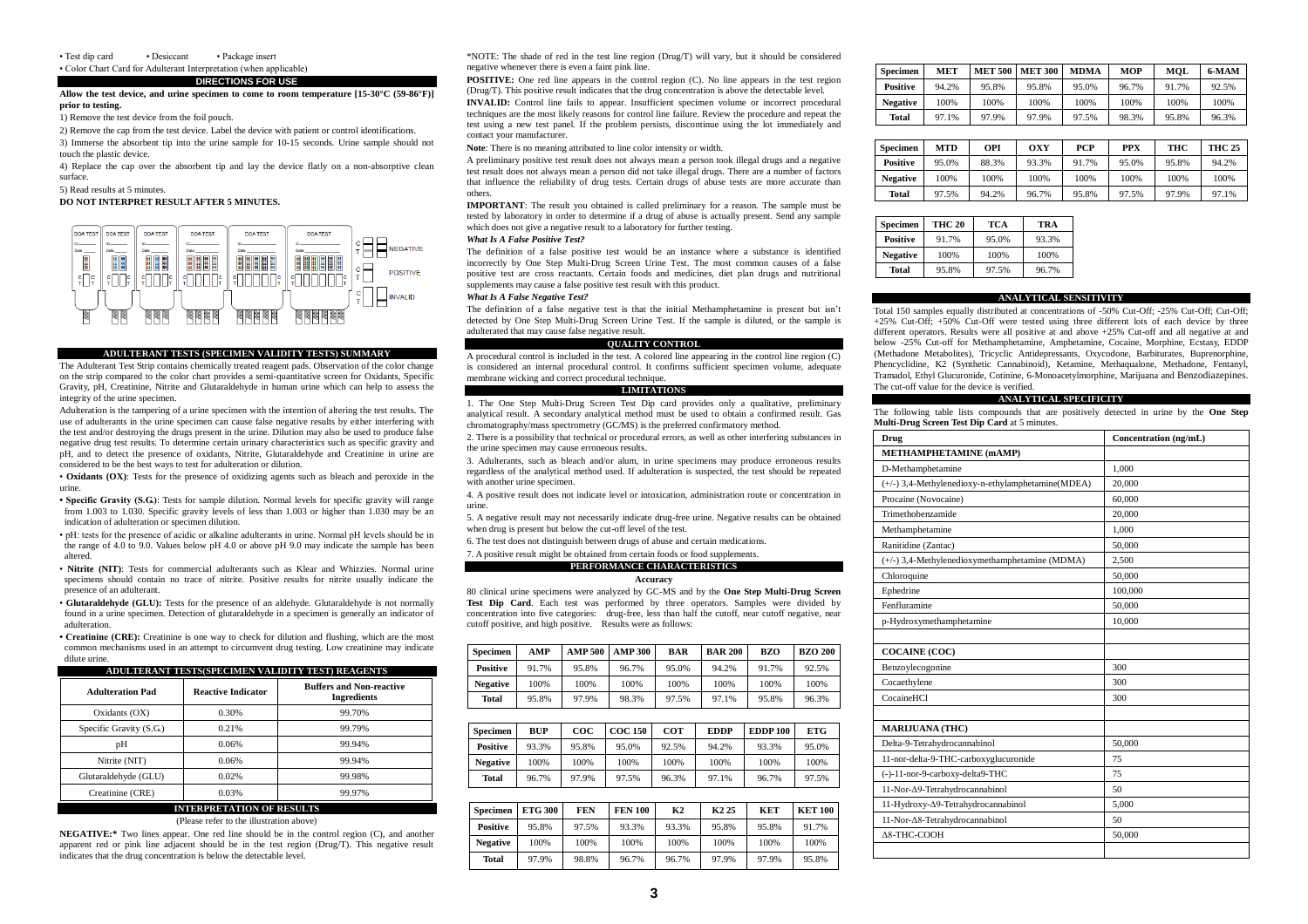| Drug                                  | Concentration (ng/mL) |  |  |
|---------------------------------------|-----------------------|--|--|
| MARIJUANA (THC 25)                    |                       |  |  |
| Delta-9-Tetrahydrocannabinol          | 25,000                |  |  |
| 11-nor-delta-9-THC-carboxyglucuronide | 37.5                  |  |  |
| (-)-11-nor-9-carboxy-delta9-THC       | 37.5                  |  |  |
| 11-Nor-Δ9-Tetrahydrocannabinol        | 25                    |  |  |
| 11-Hydroxy-Δ9-Tetrahydrocannabinol    | 2,500                 |  |  |
| 11-Nor-Δ8-Tetrahydrocannabinol        | 25                    |  |  |
| Δ8-THC-COOH                           | 25,000                |  |  |
|                                       |                       |  |  |
| <b>MARIJUANA (THC 20)</b>             |                       |  |  |
| Delta-9-Tetrahydrocannabinol          | 20,000                |  |  |
| 11-nor-delta-9-THC-carboxyglucuronide | 30                    |  |  |
| (-)-11-nor-9-carboxy-delta9-THC       | 30                    |  |  |
| 11-Nor-Δ9-Tetrahydrocannabinol        | 20                    |  |  |
| 11-Hydroxy-∆9-Tetrahydrocannabinol    | 2,000                 |  |  |
| 11-Nor-A8-Tetrahydrocannabinol        | 20                    |  |  |
| ∆8-THC-COOH                           | 20,000                |  |  |
|                                       |                       |  |  |
| <b>MORPHINE (MOP)</b>                 |                       |  |  |
| Morphine                              | 300                   |  |  |
| O6-Acetylmorphine                     | 400                   |  |  |
| Codeine                               | 300                   |  |  |
| EthylMorphine                         | 100                   |  |  |
| Heroin                                | 600                   |  |  |
| Hydromorphone                         | 500                   |  |  |
| Hydrocodone                           | 625                   |  |  |
| Levorphanol                           | 1500                  |  |  |
| Oxycodone                             | 30000                 |  |  |
| Procaine                              | 15000                 |  |  |
| Thebaine                              | 6240                  |  |  |
|                                       |                       |  |  |
| <b>BENZODIAZEPINES (BZO)</b>          |                       |  |  |
| Alprazolam                            | 200                   |  |  |
| Bromazepam                            | 1,560                 |  |  |
| Chlordiazepoxide HCL                  | 1,560                 |  |  |
| Clobazam                              | 100                   |  |  |
| Clonazepam                            | 780                   |  |  |
| Clorazepate Dipotassium               | 200                   |  |  |
| Delorazepam                           | 1,560                 |  |  |
| Desalkylflurazepam                    | 400                   |  |  |
| Diazepam                              | 200                   |  |  |
| Estazolam                             | 2,500                 |  |  |
| Flunitrazepam                         | 400                   |  |  |
| a-Hydroxyalprazolam                   | 1260                  |  |  |
| (±) Lorazepam                         | 1,560                 |  |  |
| RS-Lorazepam glucuronide              | 160                   |  |  |
| Midazolam                             | 12,500                |  |  |
| Nitrazepam                            | 100                   |  |  |
| Norchlordiazepoxide                   | 200                   |  |  |
| Nordiazepam                           | 400                   |  |  |
| Oxazepam                              | 300                   |  |  |
| Temazepam                             | 100                   |  |  |

| Drug                             | Concentration (ng/mL) |
|----------------------------------|-----------------------|
| Triazolam                        | 2,500                 |
|                                  |                       |
| <b>BENZODIAZEPINES (BZO 200)</b> |                       |
| Alprazolam                       | 200                   |
| Bromazepam                       | 1,000                 |
| Chlordiazepoxide HCL             | 1,000                 |
| Clobazam                         | 80                    |
| Clonazepam                       | 500                   |
| Clorazepate Dipotassium          | 100                   |
| Delorazepam                      | 1,000                 |
| Desalkylflurazepam               | 300                   |
| Diazepam                         | 100                   |
| Estazolam                        | 2,000                 |
| Flunitrazepam                    | 300                   |
| a-Hydroxyalprazolam              | 840                   |
| (±) Lorazepam                    | 1,000                 |
| RS-Lorazepam glucuronide         | 100                   |
| Midazolam                        | 10,000                |
| Nitrazepam                       | 100                   |
| Norchlordiazepoxide              | 100                   |
| Nordiazepam                      | 300                   |
| Oxazepam                         | 200                   |
| Temazepam                        | 800                   |
| Triazolam                        | 2,000                 |
|                                  |                       |
| <b>OXYCODONE (OXY)</b>           |                       |
| Oxycodone                        | 100                   |
| Codeine                          | 50,000                |
| Ethyl Oxycodone                  | 75,000                |
| Thebaine                         | 50,000                |
|                                  |                       |
| <b>BARBITURATES (BAR)</b>        |                       |
| Secobarbital                     | 300                   |
| Amobarbital                      | 300                   |
| Alphenal                         | 750                   |
| Aprobarbital                     | 250                   |
| Butabarbital                     | 2500                  |
| Butethal                         | 2500                  |
| Cyclopentobarbital               | 500                   |
| Pentobarbital                    | 2500                  |
| Phenobarbital                    | 25000                 |
|                                  |                       |
| <b>BARBITURATES (BAR 200)</b>    |                       |
| Secobarbital                     | 200                   |
| Amobarbital                      | 200                   |
| Alphenal                         | 500                   |
| Aprobarbital                     | 200                   |
| Butabarbital                     | 2000                  |
| Butethal                         | 2000                  |
| Butalbital                       | 2000                  |
| Cyclopentobarbital               | 300                   |
| Pentobarbital                    | 2000                  |

| Drug                                         | Concentration (ng/mL) |
|----------------------------------------------|-----------------------|
|                                              |                       |
| <b>BUPRENORPHINE (BUP)</b>                   |                       |
| Buprenorphine                                | 10                    |
| Norbuprenorphine                             | 20                    |
|                                              |                       |
| <b>METHADONE</b> (MTD)                       |                       |
| Methadone                                    | 300                   |
| Doxylamine                                   | 5,000                 |
|                                              |                       |
| <b>MDMA (ECSTASY)</b>                        |                       |
| D,L-3,4-Methylenedioxymethamphetamine (MDMA) | 500                   |
| 3,4-Methylenedioxyamphetamine HCI (MDA)      | 3,000                 |
| 3,4-Methylenedioxyethyla-amphetamine (MDEA)  | 300                   |
| d-methamphetamine                            | 2500                  |
| d-amphetamine                                | >100000               |
| l-amphetamine                                | >100000               |
| l-methamphetamine                            | >100000               |
|                                              |                       |
| PHENCYCLIDINE (PCP)                          |                       |
| Phencyclidine                                | 25                    |
| 4-Hydroxy Phencyclidine                      | 90                    |
|                                              |                       |
| <b>AMPHETAMINE (AMP)</b>                     |                       |
| D-Amphetamine                                | 1,000                 |
| D,L - Amphetamine (Amphetamine Sulfate)      | 1,000                 |
| Phentermine                                  | 1,250                 |
| (+/-)-4-Hydroxyamphetamine HCL               | 600                   |
| L-Amphetamine                                | 20,000                |
| 3,4-Methylenedioxyamphetamine HCI (MDA)      | 1,500                 |
| d-Methamphetamine                            | $>100000$ ng/mL       |
| 1-Methamphetamine                            | $>100000$ ng/mL       |
| ephedrine                                    | $>100000$ ng/mL       |
| 3,4-Methylenedioxyethylamphetamine (MDE)     | $>100000$ ng/mL       |
| 3,4-methylenedioxy-methamphetamine (MDMA)    | $>100000$ ng/mL       |
| MORPHINE(OPI, MOP2000)                       |                       |
| Morphine                                     | 2000                  |
| O6-Acetylmorphine                            | 2500                  |
| Codeine                                      | 1000                  |
| EthylMorphine                                | 250                   |
| Heroin                                       | 5000                  |
| Hydromorphone                                | 2500                  |
| Hydrocodone                                  | 5000                  |
| Oxycodone                                    | 75000                 |
| Thebaine                                     | 13000                 |
|                                              |                       |
| <b>EDDP</b> (Methadone Metabolites)          |                       |
| <b>EDDP</b>                                  | 300                   |
| Disopyramide                                 | 50,000                |
| Methadone                                    | >100,000              |
| <b>EMDP</b>                                  | 500                   |
|                                              |                       |
| <b>EDDP100 (Methadone Metabolites)</b>       |                       |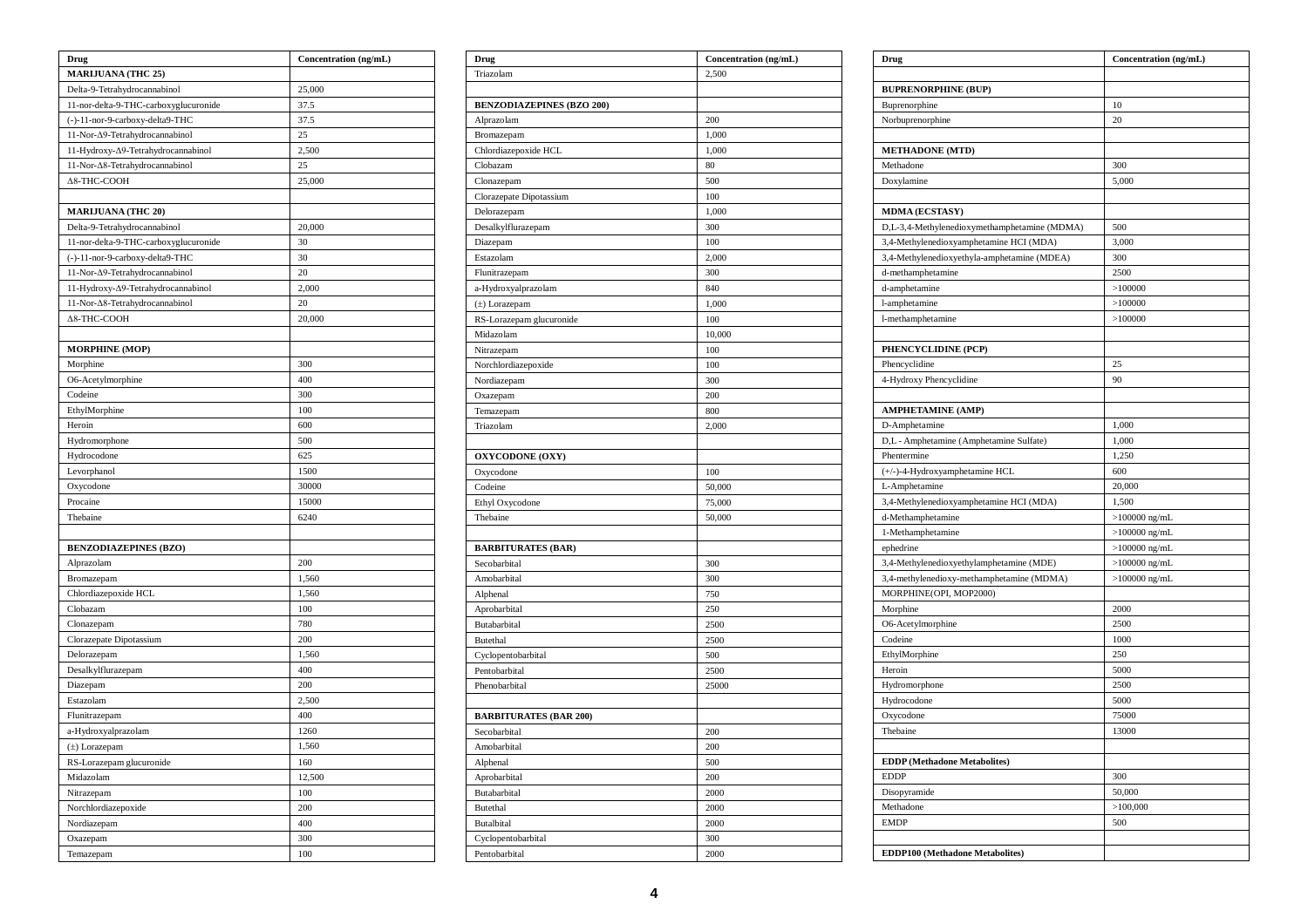| Drug                                            | Concentration (ng/mL) |
|-------------------------------------------------|-----------------------|
| <b>EDDP</b>                                     | 100                   |
| Disopyramide                                    | 20,000                |
| Methadone                                       | >100,000              |
| <b>EMDP</b>                                     | 200                   |
|                                                 |                       |
| PROPOXYPHENE(PPX)                               |                       |
| Norpropoxyphene                                 | 300                   |
| Propoxyphene,d-                                 | 300                   |
|                                                 |                       |
| TRICYCLIC ANTIDEPRESSANTS (TCA)                 |                       |
| Nortriptyline                                   | 1,000                 |
| Amitriptyline                                   | 1,500                 |
| Clomipramine                                    | 50,000                |
| Desipramine                                     | 5,000                 |
| Doxepine                                        | 10,000                |
| Imipramine                                      | 10,000                |
| Maprotiline                                     | 100,000               |
| Nordoxepin                                      | 10,000                |
| Promazine                                       | 50,000                |
| Promethazine                                    | 2,500                 |
| Trimipramine                                    | 50,000                |
| Cyclobenzaprine Hydrochloride                   | 5,000                 |
| Norclomipramine                                 | 50,000                |
|                                                 |                       |
| K2 (SYNTHETIC CANNABINOID)                      |                       |
| JWH-018 5-Pentanoic acid metabolite             | 50                    |
| JWH-018 5-Hydroxypentyl metabolite              | 500                   |
| JWH-018 4-Hydroxypentyl metabolite              | 400                   |
| JWH-018 N-(4-hydroxypentyl) metabolite solution | 5,000                 |
| JWH-019 5-hydroxyhexylmetabolite                | $<$ 10,000            |
| JWH-019 6-Hydroxyhexyl                          | 5,000                 |
| JWH-073 4-butanoic acid metabolite              | 50                    |
| JWH-073 4-Hydroxybutyl metabolite               | 500                   |
| JWH-210 5-Hydroxypentyl metabolite solution     | $<$ 10,000            |
| JWH-122 5-Hydroxypentyl metabolite solution     | $<$ 10,000            |
| Spice Cannabinoid Mix 3 solution                | $<$ 10,000            |
| JWH-122 4-Hydroxypentyl metabolite solution     | $<$ 10,000            |
| JWH-122 4-Hydroxypentyl metabolite-D5 solution  | $<$ 10,000            |
| JWH-019 5-hydroxyhexylmetabolite                | < 10,000              |
| JWH-018 N-(4-hydroxypentyl) metabolite solution | $<$ 10,000            |
| JWH-073 N-(3-Hydroxybutyl) metabolite solution  | $<$ 10,000            |
|                                                 |                       |
| K2 (SYNTHETIC CANNABINOID) 25 ng/mL             |                       |
| JWH-018 5-Pentanoic acid metabolite             | 25                    |
| JWH-018 5-Hydroxypentyl metabolite              | 250                   |
| JWH-018 4-Hydroxypentyl metabolite              | 200                   |
| JWH-018 N-(4-hydroxypentyl) metabolite solution | 2,500                 |
| JWH-019 5-hydroxyhexylmetabolite                | $<$ 10,000            |
| JWH-019 6-Hydroxyhexyl                          | 2,500                 |
| JWH-073 4-butanoic acid metabolite              | 25                    |
| JWH-073 4-Hydroxybutyl metabolite               | 250                   |
| JWH-210 5-Hydroxypentyl metabolite solution     | $<$ 10,000            |

| Drug                                            | Concentration (ng/mL) |
|-------------------------------------------------|-----------------------|
| JWH-122 5-Hydroxypentyl metabolite solution     | $<$ 10,000            |
| Spice Cannabinoid Mix 3 solution                | $<$ 10,000            |
| JWH-122 4-Hydroxypentyl metabolite solution     | $<$ 10,000            |
| JWH-122 4-Hydroxypentyl metabolite-D5 solution  | $<$ 10,000            |
| JWH-019 5-hydroxyhexylmetabolite                | $<$ 10,000            |
| JWH-018 N-(4-hydroxypentyl) metabolite solution | $<$ 10,000            |
| JWH-073 N-(3-Hydroxybutyl) metabolite solution  | $<$ 10,000            |
|                                                 |                       |
| ETHYL GLUCURONIDE (EtG 500)                     |                       |
| Ethyl-β-D-glucuronide                           | 500                   |
| Ethyl-β-D-glucuronide-D5                        | 500                   |
|                                                 |                       |
| ETHYL GLUCURONIDE (EtG 300)                     |                       |
| $Ethyl$ - $\beta$ - $D$ -glucuronide            | 300                   |
| Ethyl-β-D-glucuronide-D5                        | 300                   |
|                                                 |                       |
| FENTANYL (FEN)                                  |                       |
| Norfentanyl                                     | 60                    |
| Fentanyl                                        | 300                   |
| Buspirone                                       | 45,000                |
|                                                 |                       |
| FENTANYL (FEN 100)                              |                       |
| Norfentanyl                                     | 20                    |
| Fentanyl                                        | 100                   |
| Buspirone                                       | 15,000                |
|                                                 |                       |
| TRAMADOL (TRA)                                  |                       |
| Tramadol                                        | 200                   |
| N-desmethyl-tramadol                            | 500                   |
| O-desmethyl-tramadol                            | 20,000                |
|                                                 |                       |
| <b>AMPHETAMINE (AMP 500)</b>                    |                       |
| D-Amphetamine                                   | 500                   |
| D,L-Amphetamine                                 | 750                   |
| L-Amphetamine                                   | 16000                 |
| Phentermine                                     | 650                   |
| (+/-)-Methylenedioxyamphetamine (MDA)           | 800                   |
| d-Methamphetamine                               | >100,000              |
| 1-Methamphetamine                               | >100,000              |
| ephedrine                                       | >100,000              |
| 3,4-Methylenedioxyethylamphetamine (MDE)        | >100,000              |
| 3,4-methylenedioxy-methamphetamine (MDMA)       | >100,000              |
|                                                 |                       |
| <b>COCAINE (COC 150)</b>                        |                       |
| Benzoylecogonine                                | 150                   |
| Cocaethylene                                    | 2500                  |
| Cocaine                                         | 500                   |
| Ecgonine                                        | 12,500                |
| Ecgonine methylester                            | 50,000                |
|                                                 |                       |
| METHAMPHETAMINE (MET 500)                       |                       |
| p-Hydroxymethamphetamine                        | 15,000                |

| Drug                                               | Concentration (ng/mL) |
|----------------------------------------------------|-----------------------|
| l-Methamphetamine                                  | 4,000                 |
| Mephentermine                                      | 25,000                |
| d,l-Amphetamine                                    | 75,000                |
| $(1R,2S)$ -(-)-Ephedrine                           | 50,000                |
| $\beta$ -Phenylethylamine                          | 75,000                |
| d-Methamphetamine                                  | 500                   |
| 3,4-Methylenedioxymethamphetamine (MDMA)           | 1,000                 |
| d-Amphetamine                                      | 50,000                |
| Chloroquine                                        | 12,500                |
| (+/-) 3,4-Methylenedioxy-n-ethylamphetamine(MDEA)  | 20,000                |
| Procaine (Novocaine)                               | 50,000                |
| Trimethobenzamide                                  | 20,000                |
| Ranitidine (Zantac)                                | 50,000                |
| Fenfluramine                                       | 50,000                |
|                                                    |                       |
| <b>COTININE (COT)</b>                              |                       |
| Cotinine                                           | 200                   |
| Nicotine                                           | 6,250                 |
|                                                    |                       |
| 6-MONOACETYLMORPHINE (6-MAM)                       |                       |
| 6-Moonacetylmorphine                               | 10                    |
| Morphine                                           | 40                    |
| <b>Bilirubin</b>                                   | 3,500                 |
| Codeine                                            | 10                    |
|                                                    |                       |
| Heroin                                             | 50                    |
| Ethylmorphine                                      | 24                    |
| Hydrocodone                                        | 100                   |
| Hydromorphine                                      | 100                   |
| Levorphanol                                        | 400                   |
| Nalorphine                                         | 10,000                |
| Normorphine                                        | 12,500                |
| Norcodeine                                         | 1,500                 |
| Oxycodone                                          | 25,000                |
| Oxymorphone                                        | 25,000                |
| Thebaine                                           | 1,500                 |
|                                                    |                       |
| METHAMPHETAMINE (MET 300)                          |                       |
| p-Hydroxymethamphetamine                           | 10,000                |
| l-Methamphetamine                                  | 3,000                 |
| Mephentermine                                      | 15,000                |
| d,l-Amphetamine                                    | 50,000                |
| $(1R,2S)$ -(-)-Ephedrine                           | 50,000                |
| β-Phenylethylamine                                 | 50,000                |
| d-Methamphetamine                                  | 300                   |
| 3,4–Methylenedioxymethamphetamine (MDMA)           | 1,000                 |
| d-Amphetamine                                      | 30,000                |
| Chloroquine                                        |                       |
|                                                    | 7,500                 |
| (+/-) 3,4-Methylenedioxy-n-ethylamphetamine (MDEA) | 12,000                |
| Procaine (Novocaine)                               | 30,000                |
| Trimethobenzamide                                  | 12,000                |
| Ranitidine (Zantac)                                | 30,000                |
| Fenfluramine                                       | 30,000                |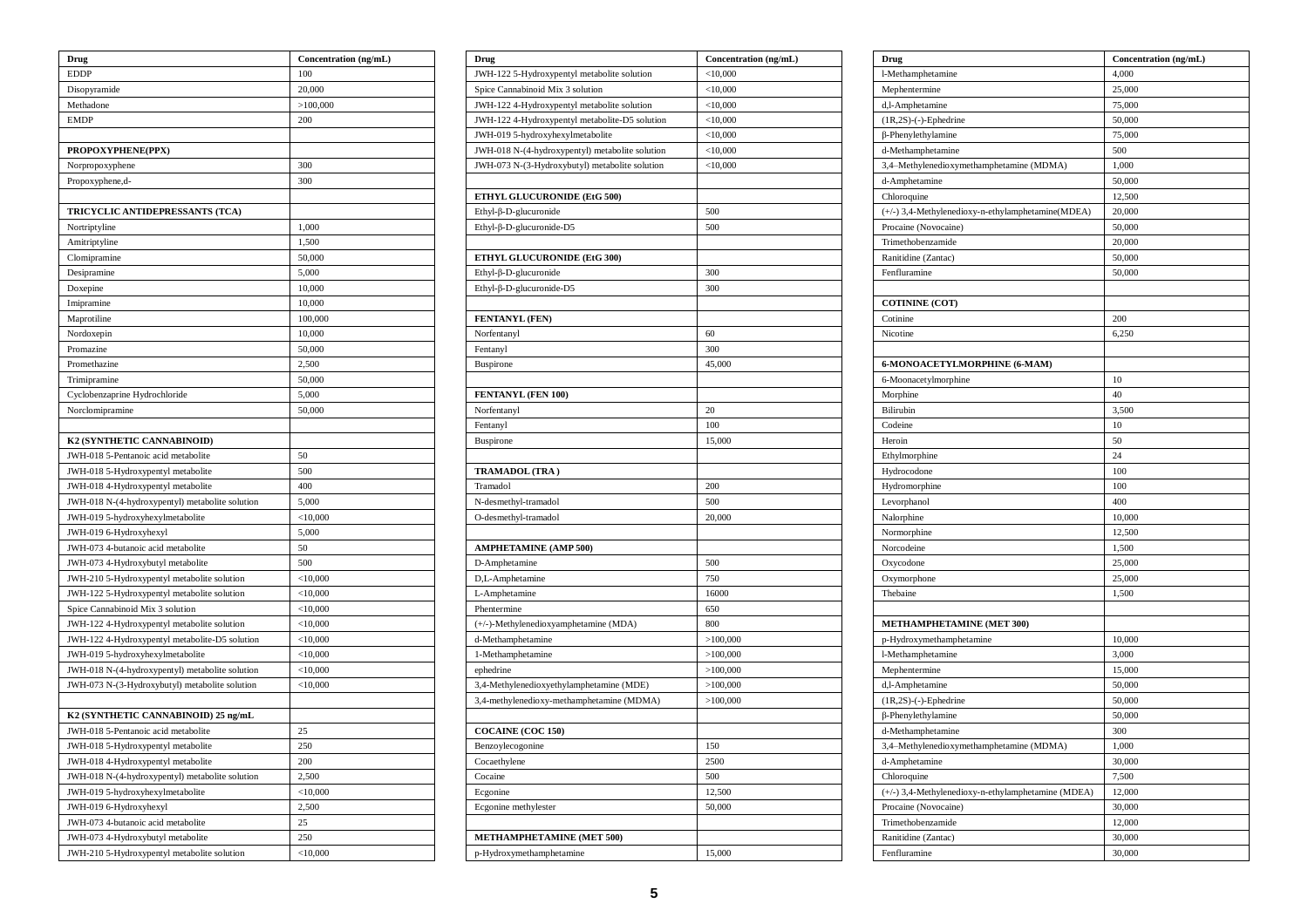| Drug                                    | Concentration (ng/mL) |  |  |  |  |  |  |
|-----------------------------------------|-----------------------|--|--|--|--|--|--|
|                                         |                       |  |  |  |  |  |  |
| <b>AMPHETAMINE (AMP 300)</b>            |                       |  |  |  |  |  |  |
| D-Amphetamine                           | 300                   |  |  |  |  |  |  |
| D,L-Amphetamine                         | 450                   |  |  |  |  |  |  |
| L-Amphetamine                           | 9.000                 |  |  |  |  |  |  |
| Phentermine                             | 450                   |  |  |  |  |  |  |
| (+/-)-Methylenedioxyamphetamine (MDA)   | 600                   |  |  |  |  |  |  |
|                                         |                       |  |  |  |  |  |  |
| <b>KETAMINE (KET)</b>                   |                       |  |  |  |  |  |  |
| Ketamine                                | 1,000                 |  |  |  |  |  |  |
| Norketamine                             | 3.000                 |  |  |  |  |  |  |
| Methoxy-amphetamine                     | 12,500                |  |  |  |  |  |  |
| Promethazine                            | 25,000                |  |  |  |  |  |  |
| 4 - hydroxyphenyl cyclohexyl piperidine | 50,000                |  |  |  |  |  |  |
|                                         |                       |  |  |  |  |  |  |
| Ketamine (KET)                          |                       |  |  |  |  |  |  |
| Ketamine                                | 100                   |  |  |  |  |  |  |
| Norketamine                             | 100                   |  |  |  |  |  |  |
| Methoxy-amphetamine                     | 1,250                 |  |  |  |  |  |  |
| Promethazine                            | 2,500                 |  |  |  |  |  |  |
| 4 - hydroxyphenyl cyclohexyl piperidine | 5,000                 |  |  |  |  |  |  |
|                                         |                       |  |  |  |  |  |  |
| <b>METHAQUALONE (MQL)</b>               |                       |  |  |  |  |  |  |
| Methaqualone                            | 300                   |  |  |  |  |  |  |

### **PRECISION**

This study is performed 2 runs/day and lasts 25 days for each format with three lots. Three operators who don't know the sample number system participate in the study. Each of the 3 operators tests 2 aliquots at each concentration for each lot per day (2 runs/day). A total of 50 determinations by each operator, at each concentration, were made. The results are given below:

| Drug Conc.<br>(Cut-off |          | AMP       |          | AMP<br>500 |          | AMP<br>300 | <b>BAR</b> |          | <b>BAR 200</b> |          | <b>BZO</b> |          | <b>BZO 200</b> |          | <b>BUP</b> |           |
|------------------------|----------|-----------|----------|------------|----------|------------|------------|----------|----------------|----------|------------|----------|----------------|----------|------------|-----------|
| range)                 |          | $\ddot{}$ | ۰        | $+$        | ۰        | $+$        |            | $+$      |                | $+$      | ۰          | $+$      |                | $+$      |            | $\ddot{}$ |
| 0% Cut-off             | 50       | $\Omega$  | 50       | $\theta$   | 50       | $\Omega$   | 50         | $\Omega$ | 50             | $\Omega$ | 50         | $\Omega$ | 50             | 0        | 50         | $\Omega$  |
| $-75%$ Cut-off         | 50       | $\Omega$  | 50       | $\theta$   | 50       | $\Omega$   | 50         | $\Omega$ | 50             | $\Omega$ | 50         | $\Omega$ | 50             | $\Omega$ | 50         | $\Omega$  |
| $-50\%$ Cut-off        | 50       | $\Omega$  | 50       | $\theta$   | 50       | $\Omega$   | 50         | $\Omega$ | 50             | $\Omega$ | 50         | $\Omega$ | 50             | $\Omega$ | 50         | $\Omega$  |
| $-25%$ Cut-off         | 50       | $\Omega$  | 50       | $\theta$   | 50       | $\Omega$   | 50         | $\Omega$ | 50             | $\Omega$ | 50         | $\Omega$ | 50             | $\Omega$ | 50         | $\Omega$  |
| $Cut-off$              | 22       | 28        | 20       | 30         | 22       | 28         | 23         | 27       | 23             | 27       | 18         | 32       | 24             | 26       | 28         | 22        |
| $+25\%$ Cut-off        | $\Omega$ | 50        | $\Omega$ | 50         | $\theta$ | 50         | $\Omega$   | 50       | $\Omega$       | 50       | $\Omega$   | 50       | $\Omega$       | 50       | $\Omega$   | 50        |
| $+50\%$ Cut-off        | $\Omega$ | 50        | $\Omega$ | 50         | $\theta$ | 50         | $\Omega$   | 50       | $\Omega$       | 50       | $\Omega$   | 50       | $\Omega$       | 50       | $\Omega$   | 50        |
| $+75%$ Cut-off         | $\Omega$ | 50        | $\Omega$ | 50         | $\theta$ | 50         | $\Omega$   | 50       | $\Omega$       | 50       | $\Omega$   | 50       | $\Omega$       | 50       | $\Omega$   | 50        |
| $+100\%$ Cut-off       | $\Omega$ | 50        | $\Omega$ | 50         | $\theta$ | 50         | $\Omega$   | 50       | $\Omega$       | 50       | $\Omega$   | 50       | 0              | 50       | $\Omega$   | 50        |

| Drug Conc.<br>(Cut-off |          | $\bf{co}$ c |          | <b>COC150</b> |          | COT      |          | <b>EDDP</b> |          | <b>EDDP100</b> | <b>ETG</b> |           |          | <b>ETG</b><br>300 | <b>FEN</b> |          |
|------------------------|----------|-------------|----------|---------------|----------|----------|----------|-------------|----------|----------------|------------|-----------|----------|-------------------|------------|----------|
| range)                 |          | $\ddot{}$   |          | $+$           |          | $^{+}$   | ۰        | $\ddot{}$   |          | $\ddot{}$      |            | $\ddot{}$ | -        | $\ddot{}$         |            | $+$      |
| 0% Cut-off             | 50       | $\Omega$    | 50       | $\Omega$      | 50       | $\Omega$ | 50       | $\Omega$    | 50       | $\Omega$       | 50         | $\Omega$  | 50       | $\theta$          | 50         | $\Omega$ |
| $-75%$ Cut-off         | 50       | $\Omega$    | 50       | $\Omega$      | 50       | $\Omega$ | 50       | $\Omega$    | 50       | $\Omega$       | 50         | $\Omega$  | 50       | $\theta$          | 50         | $\Omega$ |
| $-50\%$ Cut-off        | 50       | $\Omega$    | 50       | $\Omega$      | 50       | $\Omega$ | 50       | $\Omega$    | 50       | $\Omega$       | 50         | $\Omega$  | 50       | $\Omega$          | 50         | $\Omega$ |
| $-25\%$ Cut-off        | 50       | $\Omega$    | 50       | $\Omega$      | 50       | $\Omega$ | 50       | $\theta$    | 41       | 9              | 44         | 6         | 42       | 8                 | 50         | $\Omega$ |
| Cut-off                | 20       | 30          | 24       | 26            | 20       | 30       | 21       | 29          | 30       | 20             | 23         | 27        | 23       | 27                | 22         | 28       |
| $+25\%$ Cut-off        | $\Omega$ | 50          | $\Omega$ | 50            | $\theta$ | 50       | $\Omega$ | 50          | 3        | 47             | 8          | 42        | 4        | 46                | $\Omega$   | 50       |
| $+50\%$ Cut-off        | $\Omega$ | 50          | $\Omega$ | 50            | $\theta$ | 50       | $\theta$ | 50          | $\theta$ | 50             | $\theta$   | 50        | $\Omega$ | 50                | $\theta$   | 50       |
| $+75\%$ Cut-off        | $\Omega$ | 50          | $\Omega$ | 50            | $\Omega$ | 50       | $\theta$ | 50          | $\theta$ | 50             | $\Omega$   | 50        | $\theta$ | 50                | $\Omega$   | 50       |

| $+100\%$ Cut-off          | $\Omega$       | 50             | $\Omega$       | 50       | $\Omega$       | 50                | $\Omega$ | 50         | $\Omega$ | 50             |          | $\Omega$   | 50             | $\Omega$          | 50             | $\Omega$   | 50 |
|---------------------------|----------------|----------------|----------------|----------|----------------|-------------------|----------|------------|----------|----------------|----------|------------|----------------|-------------------|----------------|------------|----|
| Drug Conc.<br>(Cut-off    |                | <b>FEN 100</b> |                | K2       |                | K <sub>2</sub> 25 |          | <b>KET</b> |          | <b>KET 100</b> |          | <b>MET</b> |                | <b>MET</b><br>500 |                | <b>OXY</b> |    |
| range)                    |                | $+$            | $\blacksquare$ | $^{+}$   | $\overline{a}$ | $+$               |          | $+$        |          | $+$            |          | $+$        | $\blacksquare$ | $+$               | $\blacksquare$ | $+$        |    |
| 0% Cut-off                | 50             | $\Omega$       | 50             | $\theta$ | 50             | $\Omega$          | 50       | $\Omega$   | 50       | $\Omega$       | 50       | $\Omega$   | 50             | $\Omega$          | 50             | $\Omega$   |    |
| $-75\%$ Cut-off           | 50             | $\Omega$       | 50             | $\theta$ | 50             | $\Omega$          | 50       | $\Omega$   | 50       | $\Omega$       | 50       | $\Omega$   | 50             | $\Omega$          | 50             | $\Omega$   |    |
| $-50\%$ Cut-off           | 50             | $\Omega$       | 50             | $\Omega$ | 50             | $\Omega$          | 50       | $\Omega$   | 50       | $\Omega$       | 50       | $\Omega$   | 50             | $\Omega$          | 50             | $\Omega$   |    |
| $-25\%$ Cut-off           | 43             | $\overline{7}$ | 50             | $\Omega$ | 50             | $\Omega$          | 45       | 5          | 44       | 6              | 50       | $\Omega$   | 50             | $\Omega$          | 50             | $\Omega$   |    |
| Cut-off                   | 20             | 30             | 18             | 32       | 22             | 28                | 18       | 32         | 30       | 20             | 24       | 26         | 25             | 25                | 24             | 26         |    |
| $+25\%$ Cut-off           | $\overline{c}$ | 48             | $\Omega$       | 50       | $\Omega$       | 50                | 6        | 44         | 3        | 47             | $\Omega$ | 50         | $\Omega$       | 50                | $\Omega$       | 50         |    |
| $+50\%$ Cut-off           | $\Omega$       | 50             | $\Omega$       | 50       | $\Omega$       | 50                | $\Omega$ | 50         | $\Omega$ | 50             | $\Omega$ | 50         | $\Omega$       | 50                | $\Omega$       | 50         |    |
| $+75%$ Cut-off            | $\Omega$       | 50             | $\Omega$       | 50       | $\Omega$       | 50                | $\Omega$ | 50         | $\Omega$ | 50             | $\Omega$ | 50         | $\Omega$       | 50                | $\Omega$       | 50         |    |
| $+100\%$ Cut-off          | $\mathbf{0}$   | 50             | $\mathbf{0}$   | 50       | $\mathbf{0}$   | 50                | $\Omega$ | 50         | $\Omega$ | 50             | $\Omega$ | 50         | $\mathbf{0}$   | 50                | $\mathbf{0}$   | 50         |    |
|                           |                |                |                |          |                |                   |          |            |          |                |          |            |                |                   |                |            |    |
| Drug Conc.<br>$($ Cut-off |                | MET<br>300     |                | MDMA     |                | MOP               |          | MOL        |          | 6-MAM          |          | <b>MTD</b> |                | OPI               |                | PCP        |    |

| (Cut-off         |          | 300       |          | шлин      | <b>WIVI</b> |          |          | IVI V L  |          | <b>U-IVIAIVI</b> |          | MI L     |          | v.        | 1 U.I    |           |
|------------------|----------|-----------|----------|-----------|-------------|----------|----------|----------|----------|------------------|----------|----------|----------|-----------|----------|-----------|
| range)           |          | $\ddot{}$ | ۰        | $\ddot{}$ |             | $+$      | ۰        |          |          | $+$              | ۰        | $+$      |          | $\ddot{}$ |          | $\ddot{}$ |
| 0% Cut-off       | 50       | $\theta$  | 50       | $\theta$  | 50          | $\Omega$ | 50       | 50       | 50       | $\Omega$         | 50       | $\Omega$ | 50       | $\Omega$  | 50       | $\Omega$  |
| $-75\%$ Cut-off  | 50       | $\theta$  | 50       | $\Omega$  | 50          | $\Omega$ | 50       | 50       | 50       | $\Omega$         | 50       | $\Omega$ | 50       | $\Omega$  | 50       | $\Omega$  |
| $-50\%$ Cut-off  | 50       | $\theta$  | 50       | $\Omega$  | 50          | $\Omega$ | 50       | 50       | 50       | $\Omega$         | 50       | $\Omega$ | 50       | $\Omega$  | 50       | $\Omega$  |
| $-25\%$ Cut-off  | 50       | $\theta$  | 50       | $\theta$  | 50          | $\Omega$ | 48       | 50       | 50       | $\Omega$         | 50       | $\theta$ | 50       | $\theta$  | 50       | $\Omega$  |
| Cut-off          | 25       | 25        | 24       | 26        | 22          | 28       | 24       | 22       | 22       | 27               | 28       | 22       | 22       | 28        | 22       | 28        |
| $+25\%$ Cut-off  | $\Omega$ | 50        | $\Omega$ | 50        | $\theta$    | 50       | 6        | $\Omega$ | $\Omega$ | 50               | $\Omega$ | 50       | $\theta$ | 50        | $\Omega$ | 50        |
| $+50\%$ Cut-off  | $\Omega$ | 50        | $\theta$ | 50        | $\theta$    | 50       | $\Omega$ | $\Omega$ | $\Omega$ | 50               | $\Omega$ | 50       | $\Omega$ | 50        | $\Omega$ | 50        |
| $+75\%$ Cut-off  | $\Omega$ | 50        | $\theta$ | 50        | $\theta$    | 50       | $\theta$ | $\Omega$ | $\Omega$ | 50               | $\Omega$ | 50       | $\Omega$ | 50        | $\Omega$ | 50        |
| $+100\%$ Cut-off | $\Omega$ | 50        | $\theta$ | 50        | $\theta$    | 50       | $\Omega$ | $\Omega$ | $\Omega$ | 50               | $\Omega$ | 50       | $\Omega$ | 50        | $\Omega$ | 50        |

| Drug Conc.      | <b>PPX</b> |           |          | THC      | <b>THC 25</b> |           | <b>THC 20</b> |          | TCA      |          |
|-----------------|------------|-----------|----------|----------|---------------|-----------|---------------|----------|----------|----------|
| (Cut-off range) |            | $\ddot{}$ |          | $^{+}$   |               | $\ddot{}$ |               | $^{+}$   |          | $+$      |
| $0\%$ Cut-off   | 50         | $\Omega$  | 50       | $\Omega$ | 50            | $\Omega$  | 50            | $\Omega$ | 50       | $\Omega$ |
| $-75\%$ Cut-off | 50         | $\theta$  | 50       | $\Omega$ | 50            | $\Omega$  | 50            | $\theta$ | 50       | $\Omega$ |
| $-50\%$ Cut-off | 50         | $\Omega$  | 50       | $\Omega$ | 50            | $\Omega$  | 50            | $\Omega$ | 50       | $\Omega$ |
| $-25%$ Cut-off  | 50         | $\Omega$  | 50       | $\Omega$ | 50            | $\Omega$  | 50            | $\Omega$ | 50       | $\Omega$ |
| $Cut-off$       | 26         | 24        | 20       | 30       | 23            | 27        | 25            | 25       | 22       | 28       |
| $+25\%$ Cut-off | $\Omega$   | 50        | $\Omega$ | 50       | $\Omega$      | 50        | $\Omega$      | 50       | $\Omega$ | 50       |
| $+50\%$ Cut-off | $\Omega$   | 50        | $\theta$ | 50       | $\Omega$      | 50        | $\theta$      | 50       | $\Omega$ | 50       |
| $+75\%$ Cut-off | $\Omega$   | 50        | $\Omega$ | 50       | $\Omega$      | 50        | $\theta$      | 50       | $\Omega$ | 50       |
| $+100%$ Cut-off | $\Omega$   | 50        | $\Omega$ | 50       | $\theta$      | 50        | $\Omega$      | 50       | $\Omega$ | 50       |

# **Effect of Urinary Specific Gravity**

Fifteen (15) urine samples of normal, high, and low specific gravity from 1.000 to 1.035 were spiked with drugs at 25% below and 25% above cut-off levels respectively. The **One Step Multi-Drug Screen Test Dip Card** was tested in duplicate using ten drug-free urine and spiked urine samples. The results demonstrate that varying ranges of urinary specific gravity do not affect the test results.

### **Effect of Urinary pH**

The pH of an aliquot of negative urine pool is adjusted in the range of 4.00 to 9.00 in 1 pH unit increment and spiked with the target drug at 25% below and 25% above Cutoff levels. The spiked, pH-adjusted urine was tested with The **One Step Multi-Drug Screen Test Dip Card**. The results demonstrate that varying ranges of pH do not interfere with the performance of the test.

# **Cross-Reactivity**

A study was conducted to determine the cross-reactivity of the test with compounds in either drug-free urine or Methamphetamine, Amphetamine, Cocaine, Morphine, Ecstasy, EDDP (Methadone Metabolites), Tricyclic Antidepressants, Oxycodone, Barbiturates, Buprenorphine, Phencyclidine, K2(Synthetic Cannabinoid), Ketamine, Methaqualone, Methadone, Fentanyl, Tramadol, Ethyl Glucuronide, Cotinine, 6-Monoacetylmorphine, Marijuana and Benzodiazepines positive urine. The following compounds show no cross-reactivity when tested with the **One Step Multi-Drug**  Screen Test Dip Card at a concentration of 100 µg/mL.

|                       |                                                             | <b>Non Cross-Reacting Compounds</b> |                               |
|-----------------------|-------------------------------------------------------------|-------------------------------------|-------------------------------|
| Acetophenetidin       | Cortisone                                                   | Pseudoephedrine                     | Ouinidine                     |
| N-Acetylprocainamide  | Creatinine                                                  | Kynurenic Acid                      | Ouinine                       |
| Acetylsalicylic acid  | Dexamethasone                                               | Labetalol                           | Salicylic acid                |
| Amiloride             | Dextromethorphan                                            | Loperamide                          | Serotonin                     |
| Amoxicillin           | Desipramine                                                 | Meprobamate                         | Sulfamethazine                |
| Ampicillin            | Diflunisal                                                  | Methoxyphenamine                    | Sulindac                      |
| l-Ascorbic acid       | Digoxin                                                     | Methylphenidate                     | Tetracycline                  |
| Apomorphine           | Droperidol                                                  | Nalidixic acid                      | Tetrahydrozoline              |
| Aspartame             | Ethyl-p-aminobenzoate Naproxen                              |                                     | Theobromine                   |
| Atropine              | Ethopropazine                                               | Niacinamide                         | Tolazamide                    |
| Benzilic acid         | Estrone-3-sulfate                                           | Nifedipine                          | Tetrahydrozoline              |
| p-Aminobenzoic Acid   | Erythromycin                                                | Norethindrone                       | Thiamine                      |
| <b>Bilirubin</b>      | Fenoprofen                                                  | Noscapine                           | Thioridazine<br>Hydrochloride |
| <b>Beclomethasone</b> | Furosemide                                                  | Octopamine                          | D/L-Tyrosine                  |
| Caffeine              | Gentisic acid                                               | Oxalic acid                         | Tolbutamide                   |
| Cannabidiol           | Hemoglobin                                                  | Oxyphenbutazone                     | Triamterene                   |
| Carbamazepine         | Hydralazine                                                 | Oxymetazoline                       | Trifluoperazine               |
| Chloramphenicol       | Hydrochlorothiazide                                         | Papaverine                          | Trimethoprim                  |
| Chlorothiazide        | Hydrocortisone                                              | Paclitaxel                          | D,L-Tryptophan                |
| Chlorpheniramine      | -Hydroxyhippuric $\operatorname{Perphenazine}$<br>a<br>acid |                                     | Uric acid                     |
| Chlorpromazine        | Hydroxyprogesterone                                         | Phenelzine                          | Verapamil                     |
| Cholesterol           | $Isoproterenol-(+\mathcal{}/\mathcal{})$                    | Prednisone                          | Zomepirac                     |
| Clonidine             | Isoxsuprine                                                 | Prilocaine                          |                               |

### **BIBLIOGRAPHY**

*1. Stewart DJ, Inaba T, Lucassen M, Kalow W. Clin. Pharmacol. Ther. April 1979; 25 ed: 464, 264-8.*

*2. Ambre J. J. Anal. Toxicol. 1985; 9:241.*

*3. Hawks RL, CN Chiang. Urine Testing for Drugs of Abuse. National Institute for Drug Abuse (NIDA), Research Monograph 73, 1986.*

*4. Tietz NW. Textbook of Clinical Chemistry. W.B. Saunders Company. 1986; 1735.*

*5. FDA Guidance Document: Guidance for Premarket Submission for Kits for Screening Drugs of Abuse to be Used by the Consumer, 1997.*